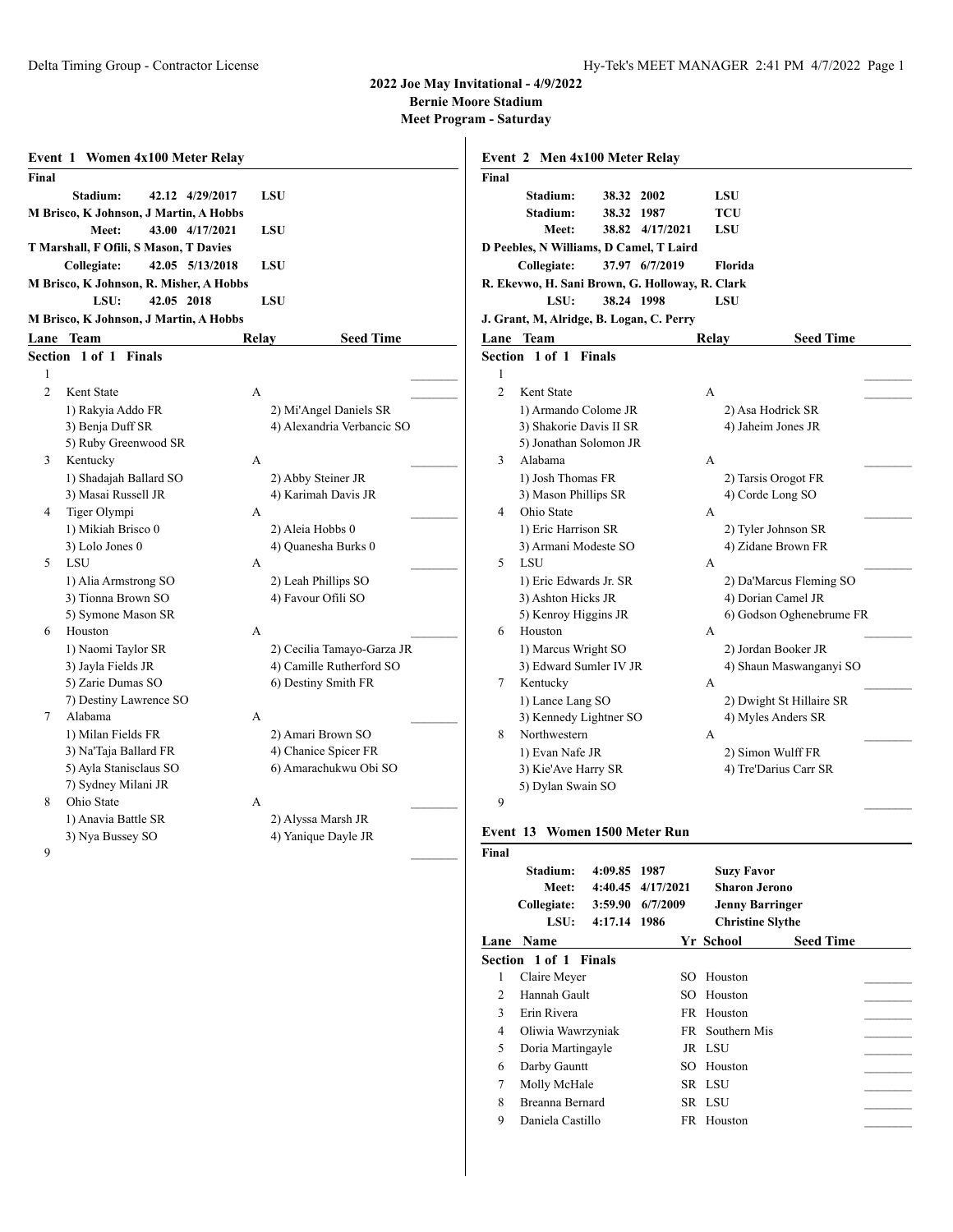**Bernie Moore Stadium**

**Meet Program - Saturday**

|                | Event 14 Men 1500 Meter Run            |                 |                   |                               |                  |  |
|----------------|----------------------------------------|-----------------|-------------------|-------------------------------|------------------|--|
| Final          |                                        |                 |                   |                               |                  |  |
|                | Stadium:                               | 3:35.30 1981    |                   | <b>Sydney Maree</b>           |                  |  |
|                | Meet:                                  |                 | 3:54.85 4/17/2021 | <b>Brandon Seagreaves</b>     |                  |  |
|                | Collegiate:                            |                 | 3:34.68 5/13/2021 | <b>Yared Nuguse</b>           |                  |  |
|                | LSU:                                   | 3:38.41 1995    |                   | <b>Passmore Furusa</b>        |                  |  |
|                | Lane Name                              |                 |                   | Yr School                     | <b>Seed Time</b> |  |
|                | Section 1 of 1 Finals                  |                 |                   |                               |                  |  |
| 1              | <b>Brandon Seagreaves</b>              |                 |                   | SO Houston                    |                  |  |
| 2              | Abdiqadir Mohamed                      |                 | SO.               | Meridian CC                   |                  |  |
| 3              | Cade Martin                            |                 |                   | JR LSU                        |                  |  |
| 4              | Devin Vallejo                          |                 |                   | JR Houston                    |                  |  |
| 5              | Drew Johnson                           |                 |                   | JR Kent State                 |                  |  |
| 6              | Baidy Ba                               |                 |                   | FR Kent State                 |                  |  |
| 7              | Garrett Hamilton                       |                 |                   | JR LSU                        |                  |  |
| 8              | Jacob Mirabell                         |                 |                   | FR Kent State                 |                  |  |
| 9              | <b>Austin Bourne</b>                   |                 | JR                | Southern Mis                  |                  |  |
| 10             | Shadrack Kipkosgei                     |                 | SO.               | Kent State                    |                  |  |
| 11             | Alan Elbanna                           |                 | SO.               | Houston                       |                  |  |
| 12             | Evan Pardo                             |                 |                   | FR Unattached                 |                  |  |
| 13             | Jackson Martingayle                    |                 |                   | SO LSU                        |                  |  |
|                |                                        |                 |                   |                               |                  |  |
|                | <b>Event 7 Women 100 Meter Hurdles</b> |                 |                   |                               |                  |  |
|                | <b>Final (Sections against time)</b>   |                 |                   |                               |                  |  |
|                | Stadium:                               |                 | 12.70 4/7/2018    | <b>Devynne Charlton</b>       |                  |  |
|                | <b>Meet:</b>                           | 12.95 4/17/2021 |                   |                               |                  |  |
|                |                                        |                 |                   | <b>Milan Young</b>            |                  |  |
|                | Collegiate:                            |                 | 12.39 6/8/2013    | <b>Brianna Rollins-McNeal</b> |                  |  |
|                | LSU:                                   | 12.44 2021      |                   | <b>Tonea Marshall</b>         |                  |  |
|                | Lane Name                              |                 |                   | Yr School                     | <b>Seed Time</b> |  |
|                | Section 1 of 2 Finals                  |                 |                   |                               |                  |  |
| 1              | Annika Williams                        |                 |                   | SO Kentucky                   |                  |  |
| $\overline{2}$ | Benja Duff                             |                 |                   | <b>SR</b> Kent State          |                  |  |
| 3              | Destiny Smith                          |                 |                   | FR Houston                    |                  |  |
| 4              | Darci Khan                             |                 | SO.               | Kentucky                      |                  |  |
| 5              | Naomi Taylor                           |                 |                   | SR Houston                    |                  |  |
| 6              | Masai Russell                          |                 |                   | JR Kentucky                   |                  |  |
| 7              | Shadajah Ballard                       |                 |                   | SO Kentucky                   |                  |  |
| 8              | Mi'Angel Daniels                       |                 |                   | SR Kent State                 |                  |  |
|                | Marquasha Myers                        |                 |                   | JR Southern Mis               |                  |  |
|                | Section 2 of 2 Finals                  |                 |                   |                               |                  |  |
| 1              |                                        |                 |                   |                               |                  |  |
| $\overline{c}$ |                                        |                 |                   |                               |                  |  |
| 3              | Kelly Ward                             |                 |                   | SR Connecticut                |                  |  |
| $\overline{4}$ | Emily Lavarnway                        |                 |                   | JR Connecticut                |                  |  |
| 5              | Kendall Jordan                         |                 |                   | FR Kentucky                   |                  |  |
| 6              | Jasmine Griffin                        |                 |                   | SR Southern Mis               |                  |  |
| 7              | Sophie Galloway                        |                 |                   | FR Kentucky                   |                  |  |

 $9$ 

|                | <b>Final (Sections against time)</b>    |            |                 |                 |                       |                  |
|----------------|-----------------------------------------|------------|-----------------|-----------------|-----------------------|------------------|
|                | Stadium:                                | 13.36 2002 |                 |                 | <b>Ron Bramlett</b>   |                  |
|                | Collegiate:                             |            | 12.98 6/6/2019  |                 | <b>Grant Holloway</b> |                  |
|                | LSU:                                    | 13.22      | 2021            |                 | <b>Damion Thomas</b>  |                  |
|                | Lane Name                               |            |                 |                 | Yr School             | <b>Seed Time</b> |
|                | Section 1 of 1                          | Finals     |                 |                 |                       |                  |
| 1              | Nicholas Pronovost                      |            |                 |                 | SO Connecticut        |                  |
| $\overline{2}$ | De' Vion Wilson                         |            |                 | SO.             | Houston               |                  |
| 3              | <b>Terrel Williams</b>                  |            |                 |                 | SO Connecticut        |                  |
| $\overline{4}$ | Kentre Patterson                        |            |                 |                 | SR Ohio State         |                  |
| 5              | DJ Akindele                             |            |                 |                 | JR Houston            |                  |
| 6              | Corde Long                              |            |                 |                 | SO Alabama            |                  |
| 7              | <b>Arthur Price</b>                     |            |                 |                 | Tiger Olympi          |                  |
| 8              | Jordan Torney                           |            |                 |                 | SR Connecticut        |                  |
| 9              |                                         |            |                 |                 |                       |                  |
|                |                                         |            |                 |                 |                       |                  |
|                | Event 9 Women 400 Meter Dash            |            |                 |                 |                       |                  |
|                | <b>Final (Sections against time)</b>    |            |                 |                 |                       |                  |
|                | Stadium:                                |            | 49.71 4/23/2016 |                 | <b>Courtney Okolo</b> |                  |
|                | Meet:                                   |            | 52.87 4/17/2021 |                 | <b>Brianne Bethel</b> |                  |
|                | Collegiate:                             |            | 49.57 6/12/2021 |                 | Athing Mu             |                  |
|                | LSU:                                    | 50.60      | 1997            |                 | LaTarsha Stroman      |                  |
|                | Lane Name                               |            |                 |                 | Yr School             | <b>Seed Time</b> |
|                | Section 1 of 2 Finals                   |            |                 |                 |                       |                  |
| 1              | Chanice Spicer                          |            |                 | FR.             | Alabama               |                  |
| $\overline{c}$ | Ruby Greenwood                          |            |                 |                 | SR Kent State         |                  |
| 3              | Amarachukwu Obi                         |            |                 | SO <sub>2</sub> | Alabama               |                  |
| 4              | Jaydan Wood                             |            |                 |                 | JR Ohio State         |                  |
| 5              | Amber Anning                            |            |                 |                 | SO LSU                |                  |
| 6              | Megan Moss                              |            |                 |                 | SO Kentucky           |                  |
|                |                                         |            |                 |                 |                       |                  |
| 7              | Bryannia Murphy                         |            |                 |                 | SO Ohio State         |                  |
| 8              | <b>Hailey Day</b>                       |            |                 | FR              | Unattached            |                  |
| 9              | Alyssa Marsh                            |            |                 |                 | JR Ohio State         |                  |
|                | Section 2 of 2 Finals                   |            |                 |                 |                       |                  |
| 1              |                                         |            |                 |                 |                       |                  |
| 2              | Taylor Harris                           |            |                 | SR -            | Southern Mis          |                  |
| 3              | Victoya Smith                           |            |                 | FR              | Alabama               |                  |
| 4              | Raquel Rosa                             |            |                 | FR -            | Connecticut           |                  |
| 5              | Iman Babineaux                          |            |                 | SO.             | Houston               |                  |
| 6<br>7         | Zarie Dumas<br><b>Dynasty McClennon</b> |            |                 | SO<br>FR        | Houston<br>Kentucky   |                  |

8 Sophia Castronovo JR Connecticut 9 Maddie O'Neill FR Alabama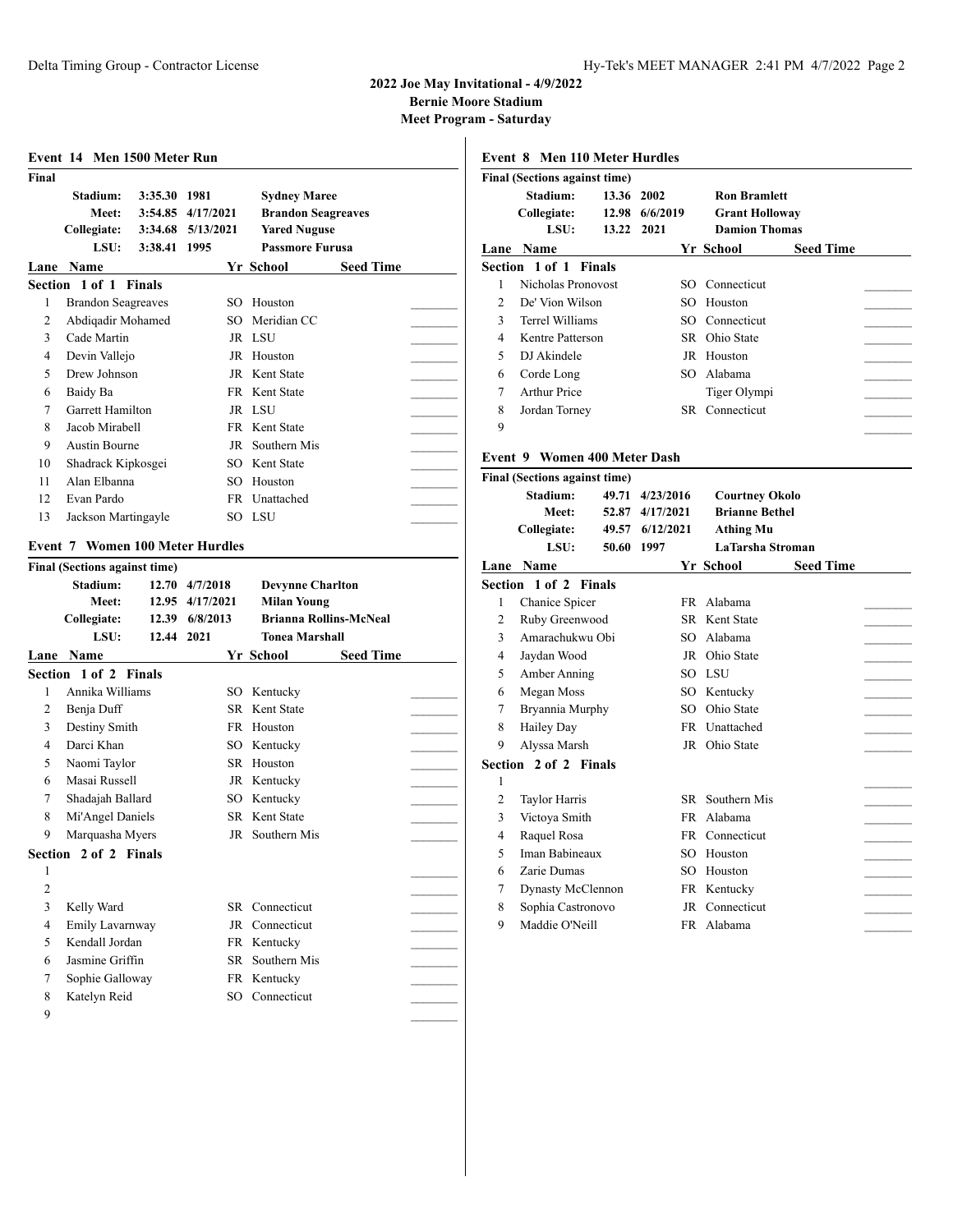**Bernie Moore Stadium**

|         | Final (Sections against time)            |                                                                  |                                                                                             |                  |                | Final (Sections against time)                |            |                              |                                                                            |                  |  |
|---------|------------------------------------------|------------------------------------------------------------------|---------------------------------------------------------------------------------------------|------------------|----------------|----------------------------------------------|------------|------------------------------|----------------------------------------------------------------------------|------------------|--|
|         | Stadium:<br>Meet:<br>Collegiate:<br>LSU: | 44.12 1987<br>46.71 4/17/2021<br>6/8/2018<br>43.61<br>44.29 1999 | <b>Butch Reynolds</b><br><b>Philip Osei</b><br><b>Michael Norman</b><br><b>Derrick Brew</b> |                  |                | Stadium:<br>Collegiate:<br>LSU:<br>Lane Name | 10.85 2017 | 10.75 6/8/2019<br>10.75 2019 | Aleia Hobbs<br>Sha' Carri Richardson<br>Sha' Carri Richardson<br>Yr School | <b>Seed Time</b> |  |
|         | Lane Name                                |                                                                  | Yr School                                                                                   | <b>Seed Time</b> |                | Section 1 of 4 Finals                        |            |                              |                                                                            |                  |  |
|         | Section 1 of 4 Finals                    |                                                                  |                                                                                             |                  | 1              | Ayla Stanisclaus                             |            |                              | SO Alabama                                                                 |                  |  |
| 1       | Donnie James                             |                                                                  | JR Ohio State                                                                               |                  | 2              | Thelma Davies                                |            |                              | SO LSU                                                                     |                  |  |
| 2       | Trey Johnson                             |                                                                  | JR Houston                                                                                  |                  | 3              | Anavia Battle                                |            |                              | SR Ohio State                                                              |                  |  |
| 3       | <b>Brian Faust</b>                       |                                                                  | JR Kentucky                                                                                 |                  | $\overline{4}$ | Favour Ofili                                 |            |                              | SO LSU                                                                     |                  |  |
| 4       | Khaleb McRae                             |                                                                  | SO Alabama                                                                                  |                  | 5              | Aleia Hobbs                                  |            |                              | Tiger Olympi                                                               |                  |  |
| 5       | Dwight St Hillaire                       |                                                                  | SR Kentucky                                                                                 |                  | 6              | Mikiah Brisco                                |            |                              | Tiger Olympi                                                               |                  |  |
| 6       | Tyler Johnson                            |                                                                  | SR Ohio State                                                                               |                  | 7              | Abby Steiner                                 |            |                              | JR Kentucky                                                                |                  |  |
| 7       | Leander Forbes                           |                                                                  | JR Alabama                                                                                  |                  | 8              | Cecilia Tamayo-Garza                         |            |                              | JR Houston                                                                 |                  |  |
| 8       | Quincy Downing                           |                                                                  | Tiger Olympi                                                                                |                  | 9              | <b>Tionna Brown</b>                          |            |                              | SO LSU                                                                     |                  |  |
| 9       | Destine Scott                            |                                                                  | JR Northwestern                                                                             |                  |                | Section 2 of 4 Finals                        |            |                              |                                                                            |                  |  |
| Section | 2 of 4 Finals                            |                                                                  |                                                                                             |                  | 1              | <b>Trinity Benson</b>                        |            | SO.                          | Southern Mis                                                               |                  |  |
| 1       | <b>Ouivell Jordan</b>                    |                                                                  | SR Houston                                                                                  |                  | $\overline{2}$ | Na'Taja Ballard                              |            | <b>FR</b>                    | Alabama                                                                    |                  |  |
| 2       | Jonathan Martin                          | SO.                                                              | Alabama                                                                                     |                  | 3              | Morgan Smalls                                |            |                              | SO LSU                                                                     |                  |  |
| 3       | Gabriel Serrano                          |                                                                  | JR Alabama                                                                                  |                  | 4              | Yanique Dayle                                |            |                              | JR Ohio State                                                              |                  |  |
| 4       | Zidane Brown                             |                                                                  | FR Ohio State                                                                               |                  | 5              | Karimah Davis                                |            |                              | JR Kentucky                                                                |                  |  |
| 5       | <b>Tyrell Valentine</b>                  |                                                                  | SR Houston                                                                                  |                  | 6              | Nya Bussey                                   |            | SO.                          | Ohio State                                                                 |                  |  |
| 6       | <b>Ashton Hicks</b>                      |                                                                  | JR LSU                                                                                      |                  |                | Shadajah Ballard                             |            | SO                           | Kentucky                                                                   |                  |  |
| 7       | Armani Modeste                           | SO.                                                              | Ohio State                                                                                  |                  | 8              | Amari Brown                                  |            | SO                           | Alabama                                                                    |                  |  |
| 8       | Galen Loyd                               | FR                                                               | Northwestern                                                                                |                  | 9              | Talaya Lewis                                 |            | SO.                          | Alabama                                                                    |                  |  |
| 9       | Junior Charles                           | SR                                                               | Northwestern                                                                                |                  |                | Section 3 of 4 Finals                        |            |                              |                                                                            |                  |  |
|         | Section 3 of 4 Finals                    |                                                                  |                                                                                             |                  | 1              |                                              |            |                              |                                                                            |                  |  |
| -1      |                                          |                                                                  |                                                                                             |                  | 2              | Sydney Milani                                |            |                              | JR Alabama                                                                 |                  |  |
| 2       | Shakorie Davis II                        |                                                                  | SR Kent State                                                                               |                  | 3              | Serena Bolden                                |            |                              | SO LSU                                                                     |                  |  |
| 3       | Antonio Crisco                           |                                                                  | FR Alabama                                                                                  |                  | 4              | Milan Fields                                 |            |                              | FR Alabama                                                                 |                  |  |
| 4       | Grover Winston                           | SO.                                                              | Alabama                                                                                     |                  | 5              | Jayla Fields                                 |            | JR                           | Houston                                                                    |                  |  |
| 5       | Aaron Smith                              |                                                                  | SO LSU                                                                                      |                  | 6              | Alia Armstrong                               |            |                              | SO LSU                                                                     |                  |  |
| 6       | <b>Ebenezer Aggrey</b>                   | SO.                                                              | Northwestern                                                                                |                  | 7              | Kenia Seals                                  |            | SO.                          | Southern Mis                                                               |                  |  |
| 7       | Joshua White                             | SO.                                                              | Houston                                                                                     |                  | 8              | Naomi Taylor                                 |            |                              | SR Houston                                                                 |                  |  |
| 8       | Jonathan Solomon                         |                                                                  | JR Kent State                                                                               |                  | 9              | <b>Trinity Flagler</b>                       |            | SO.                          | Southern Mis                                                               |                  |  |
| 9       |                                          |                                                                  |                                                                                             |                  |                | Section 4 of 4 Finals                        |            |                              |                                                                            |                  |  |
|         |                                          |                                                                  |                                                                                             |                  | 1              |                                              |            |                              |                                                                            |                  |  |
|         | Section 4 of 4 Finals                    |                                                                  |                                                                                             |                  |                |                                              |            |                              |                                                                            |                  |  |
|         |                                          |                                                                  |                                                                                             |                  | 2              |                                              |            |                              |                                                                            |                  |  |
| 2       |                                          |                                                                  |                                                                                             |                  | 3              |                                              |            |                              |                                                                            |                  |  |
| 3       |                                          |                                                                  |                                                                                             |                  | 4              | Rakyia Addo                                  |            |                              | FR Kent State                                                              |                  |  |
| 4       | Tomek Przybylak                          |                                                                  | FR Southern Mis                                                                             |                  | 5              | Jailya Ash                                   |            |                              | FR Connecticut                                                             |                  |  |
| 5       | Joseph O'Brien                           |                                                                  | SO Connecticut                                                                              |                  | 6              | Raven Nunnery                                |            |                              | FR Houston                                                                 |                  |  |
| 6       | Joel Ekeanyanwu                          |                                                                  | FR LSU                                                                                      |                  | 7              |                                              |            |                              |                                                                            |                  |  |
| 7       |                                          |                                                                  |                                                                                             |                  | $\,8\,$        |                                              |            |                              |                                                                            |                  |  |
| 8       |                                          |                                                                  |                                                                                             |                  | 9              |                                              |            |                              |                                                                            |                  |  |
| 9       |                                          |                                                                  |                                                                                             |                  |                |                                              |            |                              |                                                                            |                  |  |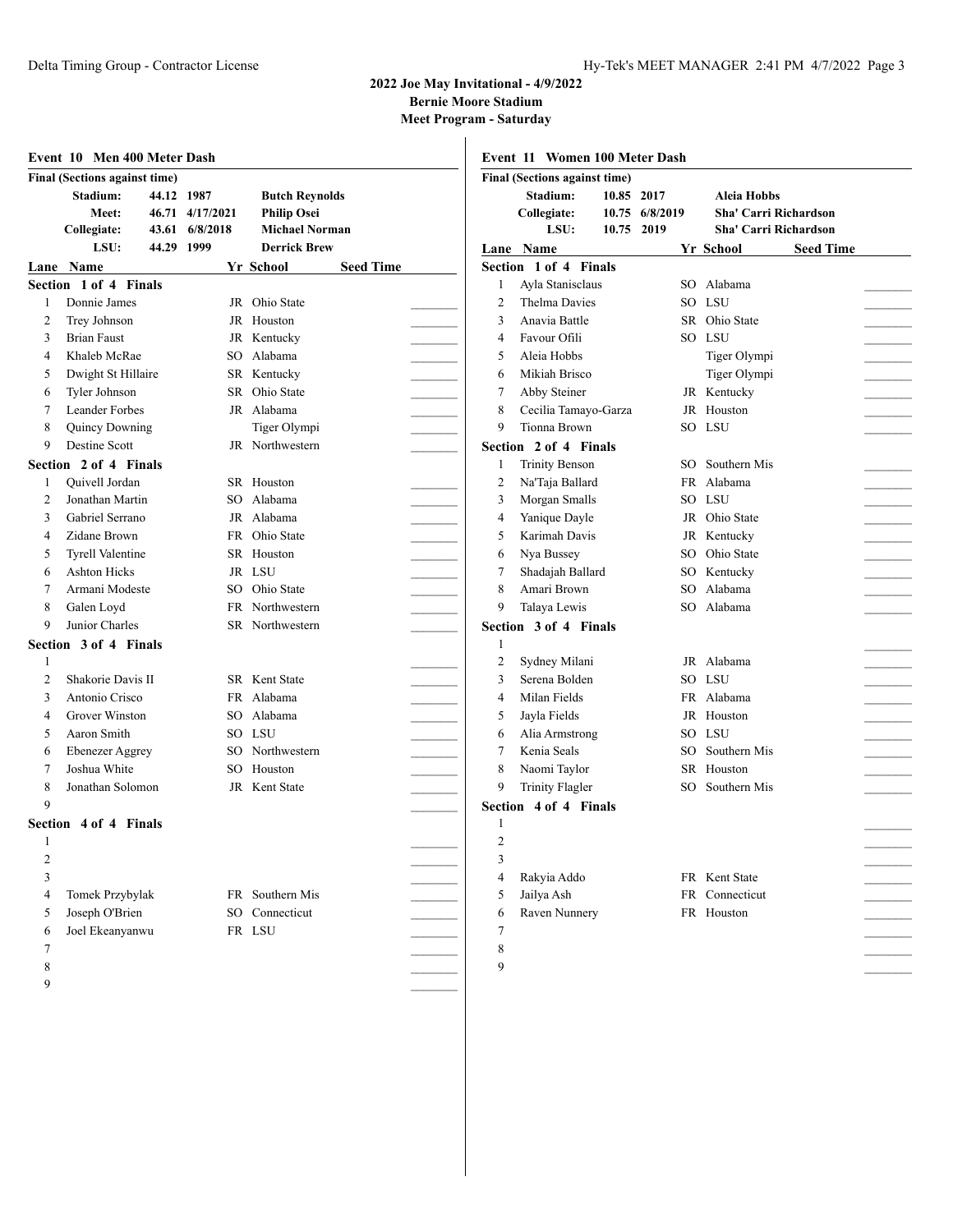**Bernie Moore Stadium**

|              | <b>Final (Sections against time)</b> |      |                                          |                                                                            | Final          |                                    |                         |                                |                                                          |                  |
|--------------|--------------------------------------|------|------------------------------------------|----------------------------------------------------------------------------|----------------|------------------------------------|-------------------------|--------------------------------|----------------------------------------------------------|------------------|
|              | Stadium:<br>Meet:<br>Collegiate:     | 9.82 | 9.99 1995<br>10.06 4/17/2021<br>6/7/2017 | <b>Donovan Bailey</b><br><b>Terrance Laird</b><br><b>Christian Coleman</b> |                | Stadium:<br>Meet:<br>Collegiate:   | 2:00.76 2013<br>1:57.73 | 2:17.06 4/17/2021<br>4/16/2021 | Natoya Goule<br><b>Emoni Coleman</b><br><b>Athing Mu</b> |                  |
|              | LSU:                                 | 9.89 | 2008                                     | <b>Richard Thompson</b>                                                    |                | LSU:                               | 1:59.93 2013            |                                | <b>Natoya Goule</b>                                      |                  |
|              | Lane Name<br>Section 1 of 4 Finals   |      |                                          | Yr School<br><b>Seed Time</b>                                              |                | Lane Name<br>Section 1 of 1 Finals |                         |                                | Yr School                                                | <b>Seed Time</b> |
|              | Nicholas Alexander                   |      |                                          | SR Houston                                                                 |                |                                    |                         |                                |                                                          |                  |
|              |                                      |      |                                          |                                                                            | 1              | Allie Alsup<br>Sara Funderburk     |                         |                                | SR Connecticut<br>SR LSU                                 |                  |
| 2            | Rodney Heath Jr.                     |      |                                          | FR Kentucky                                                                | 2              |                                    |                         |                                | SR Southern Mis                                          |                  |
| 3            | Kie'Ave Harry                        |      |                                          | SR Northwestern                                                            | 3              | Kate Mattox                        |                         |                                |                                                          |                  |
| 4            | Jordan Booker                        |      |                                          | JR Houston                                                                 | 4              | Smilla Kolbe                       |                         | FR                             | Southern Mis                                             |                  |
| 5            | Lance Lang                           |      |                                          | SO Kentucky                                                                | 5              | Elise O'Leary                      |                         | SO.                            | Connecticut                                              |                  |
| 6            | Eric Harrison                        |      |                                          | SR Ohio State                                                              | 6              | Sandra Szpott                      |                         | SR.                            | Southern Mis                                             |                  |
| 7            | Dorian Camel                         |      |                                          | JR LSU                                                                     | 7              | Hailey Day                         |                         | FR                             | Unattached                                               |                  |
| 8            | Da'Marcus Fleming                    |      |                                          | SO LSU                                                                     | 8              | Carly Nicholson                    |                         | FR                             | Unattached                                               |                  |
| 9            | Akanni Hislop                        |      |                                          | Tiger Olympi                                                               | 9              | Sophie Martin                      |                         | FR                             | Unattached                                               |                  |
| Section      | 2 of 4 Finals                        |      |                                          |                                                                            | 10             | Michelle Mayer                     |                         | SO.                            | Houston                                                  |                  |
| 1            | <b>Trenton McDonald</b>              |      |                                          | SR Houston                                                                 | 11             | Callie Hardy                       |                         |                                | FR LSU                                                   |                  |
| 2            | Jaheim Jones                         |      |                                          | JR Kent State                                                              | 12             | Victoria Ruiz                      |                         |                                | FR Houston                                               |                  |
| 3            | Elijah Miller                        |      |                                          | SR Southern Mis                                                            |                | Event 6 Men 800 Meter Run          |                         |                                |                                                          |                  |
| 4            | Kenroy Higgins                       |      |                                          | JR LSU                                                                     |                |                                    |                         |                                |                                                          |                  |
| 5            | Godson Oghenebrume                   |      |                                          | FR LSU                                                                     | Final          |                                    |                         |                                |                                                          |                  |
| 6            | <b>Mason Phillips</b>                |      |                                          | SR Alabama                                                                 |                | Stadium:                           | 1:45.17 2002            |                                | <b>Otukile Lekote</b>                                    |                  |
| 7            | Tai Brown                            |      |                                          | JR Kentucky                                                                |                | Meet:                              |                         | 1:51.60 4/17/2021              | <b>Christian Gilmore</b>                                 |                  |
| 8            | Josh Thomas                          |      |                                          | FR Alabama                                                                 |                | Collegiate:                        |                         | 1:43.25 4/28/2018              | <b>Michael Saruni</b>                                    |                  |
| 9            | Dylan Swain                          |      |                                          | SO Northwestern                                                            |                | LSU:                               | 1:45.53 1987            |                                | Robin Van Helden                                         |                  |
|              | Section 3 of 4 Finals                |      |                                          |                                                                            |                | Lane Name                          |                         |                                | Yr School                                                | <b>Seed Time</b> |
| $\mathbf{1}$ |                                      |      |                                          |                                                                            |                | Section 1 of 2 Finals              |                         |                                |                                                          |                  |
| 2            | <b>Tyler Moore</b>                   |      |                                          | FR Alabama                                                                 | 1              | Joseph Pearl                       |                         |                                | JR Connecticut                                           |                  |
| 3            | Elijah Burton                        |      |                                          | JR Southern Mis                                                            | $\overline{2}$ | Christian Gilmore                  |                         |                                | JR Houston                                               |                  |
| 4            | Lateef Birks Jr.                     |      |                                          | JR Houston                                                                 | 3              | Amos Beadle                        |                         | SO.                            | Meridian CC                                              |                  |
| 5            | Josiah Thompson                      |      |                                          | JR Connecticut                                                             | 4              | Stephen Sutton                     |                         | SO.                            | Connecticut                                              |                  |
| 6            | Marcus Wright                        |      |                                          | SO Houston                                                                 | 5              | Mahamed Sharif                     |                         | SO.                            | Connecticut                                              |                  |
| 7            | Armando Colome                       |      |                                          | JR Kent State                                                              | 6              | Marzio Mastroianni                 |                         | SO.                            | Connecticut                                              |                  |
| 8            | Myles Anders                         |      |                                          | SR Kentucky                                                                | 7              | Isiah Travis                       |                         | FR                             | LSU                                                      |                  |
| 9            |                                      |      |                                          |                                                                            | 8              | Adam Mason                         |                         | FR                             | Houston                                                  |                  |
|              | Section 4 of 4 Finals                |      |                                          |                                                                            | 9              | Devin Vallejo                      |                         |                                | JR Houston                                               |                  |
| -1           |                                      |      |                                          |                                                                            | 10             | Dylan Evans                        |                         |                                | SO Southern Mis                                          |                  |
| 2            |                                      |      |                                          |                                                                            | 11             | Quintin Cooks                      |                         |                                | SO Kent State                                            |                  |
| 3            |                                      |      |                                          |                                                                            |                | Section 2 of 2 Finals              |                         |                                |                                                          |                  |
|              | <b>Brennon Williams</b>              |      |                                          | FR Southern Mis                                                            |                | Jack Wallace                       |                         |                                | FR Unattached                                            |                  |
| 4            | Richmond Kwaateng                    |      | SО                                       | Connecticut                                                                | 2              | Carlos Castillo                    |                         |                                | FR Houston                                               |                  |
| 5            |                                      |      |                                          |                                                                            | 3              | Mar'Ques McCray                    |                         | SO.                            | Southern Mis                                             |                  |
| 6            | Alec Williams                        |      |                                          | SO Houston                                                                 | 4              | Trey Double                        |                         | SO.                            | Kent State                                               |                  |
| 7            |                                      |      |                                          |                                                                            | 5              | Ethan Yost                         |                         |                                | FR Kent State                                            |                  |
| 8            |                                      |      |                                          |                                                                            | 6              | Jeremiah Wilson                    |                         |                                | SO Houston                                               |                  |
| 9            |                                      |      |                                          |                                                                            | 7              | Stephen Schlottman                 |                         |                                | JR LSU                                                   |                  |
|              |                                      |      |                                          |                                                                            | 8              | Tyler Keranen                      |                         |                                | SO Houston                                               |                  |
|              |                                      |      |                                          |                                                                            | 9              | Jalen McCoy                        |                         | SO.                            | Southern Mis                                             |                  |
|              |                                      |      |                                          |                                                                            | 10             | Austin Bourne                      |                         |                                | JR Southern Mis                                          |                  |
|              |                                      |      |                                          |                                                                            |                |                                    |                         |                                |                                                          |                  |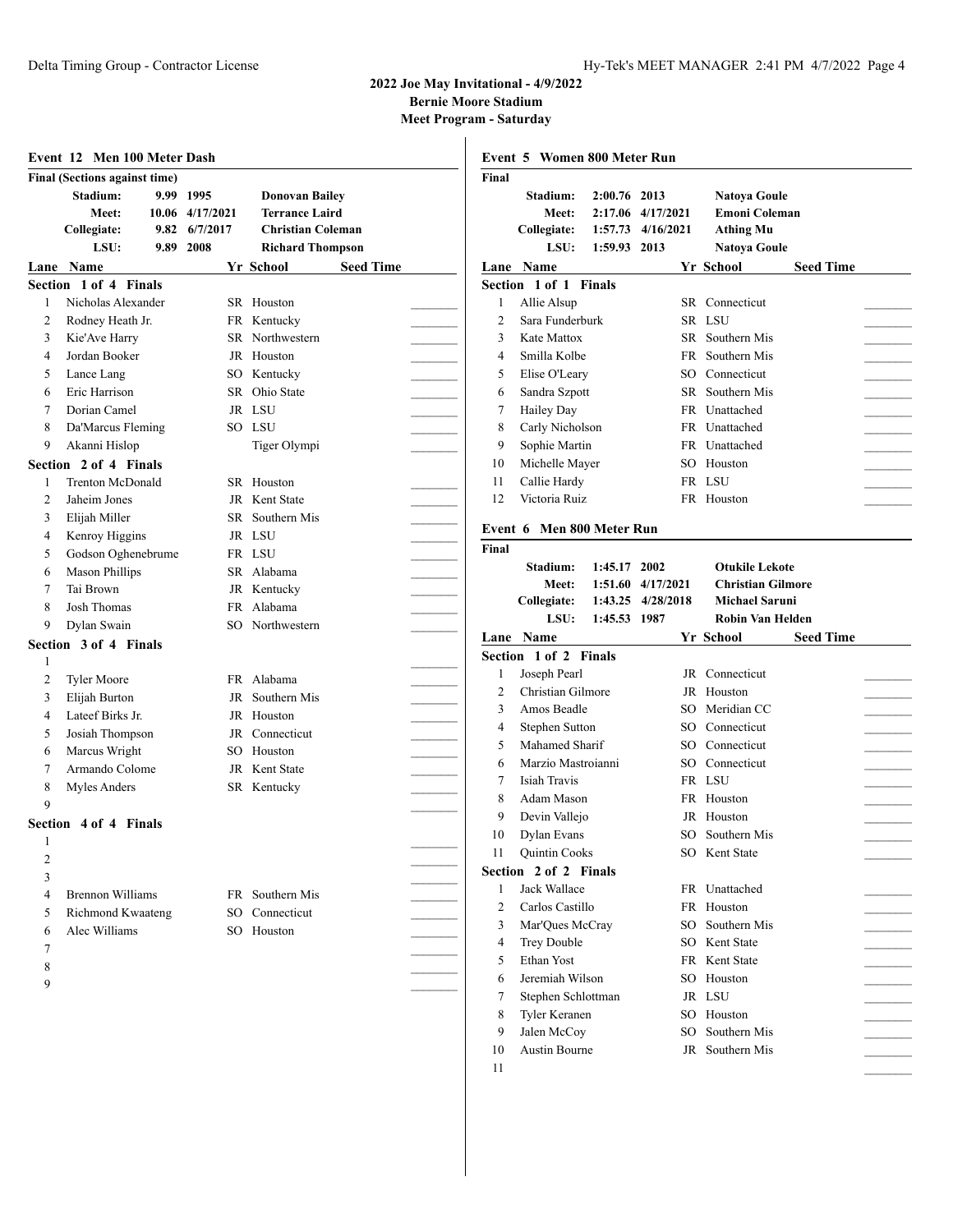$\overline{\phantom{a}}$ 

### **2022 Joe May Invitational - 4/9/2022 Bernie Moore Stadium**

**Meet Program - Saturday**

**Section 2 of 2 Finals**

|                | <b>Event 15 Women 400 Meter Hurdles</b>          |            |                 |                                             |                  |  |
|----------------|--------------------------------------------------|------------|-----------------|---------------------------------------------|------------------|--|
|                | <b>Final (Sections against time)</b>             |            |                 |                                             |                  |  |
|                | Stadium:                                         | 54.70 2016 |                 | <b>Ashley Spencer</b>                       |                  |  |
|                | Meet:                                            |            | 58.88 4/17/2021 | <b>Jurnee Woodward</b>                      |                  |  |
|                | Collegiate:                                      |            | 52.75 5/13/2018 | Sydney McLaughlin                           |                  |  |
|                | LSU:                                             | 53.97 2007 |                 | Nickiesha Wilson                            |                  |  |
|                | <b>Lane Name</b>                                 |            |                 | Yr School                                   | <b>Seed Time</b> |  |
|                | Section 1 of 2 Finals                            |            |                 |                                             |                  |  |
| 1              |                                                  |            |                 |                                             |                  |  |
| $\overline{c}$ | Tatiyana Jennings                                |            |                 | SO Southern Mis                             |                  |  |
| 3              | Lea Duben                                        |            |                 | SO Alabama                                  |                  |  |
| 4              | Garriel White                                    |            |                 | FR LSU                                      |                  |  |
| 5              | Michaela Rose                                    |            |                 | FR LSU                                      |                  |  |
| 6              | Masai Russell                                    |            |                 | JR Kentucky                                 |                  |  |
| 7              | Chanler Robinson                                 |            |                 | SO Ohio State                               |                  |  |
| 8              | Sydney Milani                                    |            |                 | JR Alabama                                  |                  |  |
| 9              | Gabrielle Davis                                  |            |                 | FR Connecticut                              |                  |  |
|                | Section 2 of 2 Finals                            |            |                 |                                             |                  |  |
| 1              |                                                  |            |                 |                                             |                  |  |
| $\overline{c}$ |                                                  |            |                 |                                             |                  |  |
| 3              |                                                  |            |                 |                                             |                  |  |
| 4              | Darci Khan                                       |            |                 | SO Kentucky                                 |                  |  |
| 5              | Alexandria Verbancic                             |            |                 | SO Kent State                               |                  |  |
| 6              | Alyssa Elliott                                   |            |                 | FR Connecticut                              |                  |  |
| 7              |                                                  |            |                 |                                             |                  |  |
| 8              |                                                  |            |                 |                                             |                  |  |
| 9              |                                                  |            |                 |                                             |                  |  |
|                | <b>Event 16 Men 400 Meter Hurdles</b>            |            |                 |                                             |                  |  |
|                |                                                  |            |                 |                                             |                  |  |
|                | <b>Final (Sections against time)</b><br>Stadium: | 48.16 2002 |                 |                                             |                  |  |
|                | Meet:                                            |            | 50.15 4/17/2021 | <b>Rickey Harris</b><br><b>Sean Burrell</b> |                  |  |
|                | Collegiate:                                      |            | 47.02 6/8/2018  | Rai Benjamin                                |                  |  |
|                | LSU:                                             | 47.67 2005 |                 | <b>Bennie Brazell</b>                       |                  |  |
|                | <b>Lane Name</b>                                 |            |                 | Yr School                                   | <b>Seed Time</b> |  |
|                | Section 1 of 2 Finals                            |            |                 |                                             |                  |  |
| 1              |                                                  |            |                 |                                             |                  |  |
| $\overline{c}$ | De' Vion Wilson                                  |            |                 | SO Houston                                  |                  |  |
| 3              | Landon Chalden                                   |            | SO              | Southern Mis                                |                  |  |
| 4              | Corde Long                                       |            | SO              | Alabama                                     |                  |  |
| 5              | Wellington Ventura                               |            |                 | JR Connecticut                              |                  |  |
| 6              | Kenroy Williams                                  |            |                 | SR Kentucky                                 |                  |  |
| 7              | Clayton Elder                                    |            | SO              | Alabama                                     |                  |  |
| 8              | <b>Beck O'Daniel</b>                             |            |                 | SO Kentucky                                 |                  |  |
| 9              |                                                  |            |                 |                                             |                  |  |
|                |                                                  |            |                 |                                             |                  |  |

| 2            |                                      |            |                 |                       |                  |  |
|--------------|--------------------------------------|------------|-----------------|-----------------------|------------------|--|
| 3            |                                      |            |                 |                       |                  |  |
| 4            | Adam Khriss                          |            |                 | JR Houston            |                  |  |
| 5            | Dillon Leacock                       |            |                 | FR Houston            |                  |  |
| 6            | Oscar Smith                          |            |                 | SO Ohio State         |                  |  |
| 7            |                                      |            |                 |                       |                  |  |
| 8            |                                      |            |                 |                       |                  |  |
| 9            |                                      |            |                 |                       |                  |  |
|              |                                      |            |                 |                       |                  |  |
|              | <b>Event 17 Women 200 Meter Dash</b> |            |                 |                       |                  |  |
|              | <b>Final (Sections against time)</b> |            |                 |                       |                  |  |
|              | Stadium:                             | 22.47      | 2004            | <b>Muna Lee</b>       |                  |  |
|              | <b>Meet:</b>                         |            | 23.59 4/17/2021 | <b>Tonea Marshall</b> |                  |  |
|              | Collegiate:                          |            | 22.02 6/10/2017 | <b>Kyra Jefferson</b> |                  |  |
|              | LSU:                                 | 22.04 1989 |                 | <b>Dawn Sowell</b>    |                  |  |
|              | Lane Name                            |            |                 | Yr School             | <b>Seed Time</b> |  |
|              | <b>Section 1 of 3 Finals</b>         |            |                 |                       |                  |  |
| $\mathbf{1}$ | Kenia Seals                          |            |                 | SO Southern Mis       |                  |  |
| 2            | Dajour Miles                         |            |                 | SO Kentucky           |                  |  |
| 3            | Yanique Dayle                        |            |                 | JR Ohio State         |                  |  |
| 4            | Alexis Holmes                        |            |                 | JR Kentucky           |                  |  |
| 5            | Abby Steiner                         |            |                 | JR Kentucky           |                  |  |
| 6            | Anavia Battle                        |            |                 | SR Ohio State         |                  |  |
| 7            | Karimah Davis                        |            |                 | JR Kentucky           |                  |  |
| 8            | Cecilia Tamayo-Garza                 |            |                 | JR Houston            |                  |  |
| 9            | Ayla Stanisclaus                     |            |                 | SO Alabama            |                  |  |
|              | Section 2 of 3 Finals                |            |                 |                       |                  |  |
| 1            | Brianna Davis                        |            |                 | SO Connecticut        |                  |  |
| 2            | <b>Trinity Benson</b>                |            |                 | SO Southern Mis       |                  |  |
| 3            | Nya Bussey                           |            |                 | SO Ohio State         |                  |  |
| 4            | Tionna Brown                         |            |                 | SO LSU                |                  |  |
| 5            | Amari Brown                          |            |                 | SO Alabama            |                  |  |
| 6            | Symone Mason                         |            |                 | SR LSU                |                  |  |
| 7            | Na'Taja Ballard                      |            |                 | FR Alabama            |                  |  |
| 8            | Amber Anning                         |            |                 | SO LSU                |                  |  |
| 9            | Talaya Lewis                         |            |                 | SO Alabama            |                  |  |
|              | Section 3 of 3 Finals                |            |                 |                       |                  |  |
| 1            | Katelyn Reid                         |            |                 | SO Connecticut        |                  |  |
| 2            | Emily Lavarnway                      |            |                 | JR Connecticut        |                  |  |
|              | 3 Destiny Smith                      |            |                 | FR Houston            |                  |  |
| 4            | Dynasty McClennon                    |            |                 | FR Kentucky           |                  |  |
| 5            | Milan Fields                         |            |                 | FR Alabama            |                  |  |
| 6            | <b>Trinity Flagler</b>               |            |                 | SO Southern Mis       |                  |  |
| 7            | Danielle Phillip                     |            |                 | FR Connecticut        |                  |  |
| 8            | Raven Nunnery                        |            |                 | FR Houston            |                  |  |
| 9            | Kelly Ward                           |            |                 | SR Connecticut        |                  |  |
|              |                                      |            |                 |                       |                  |  |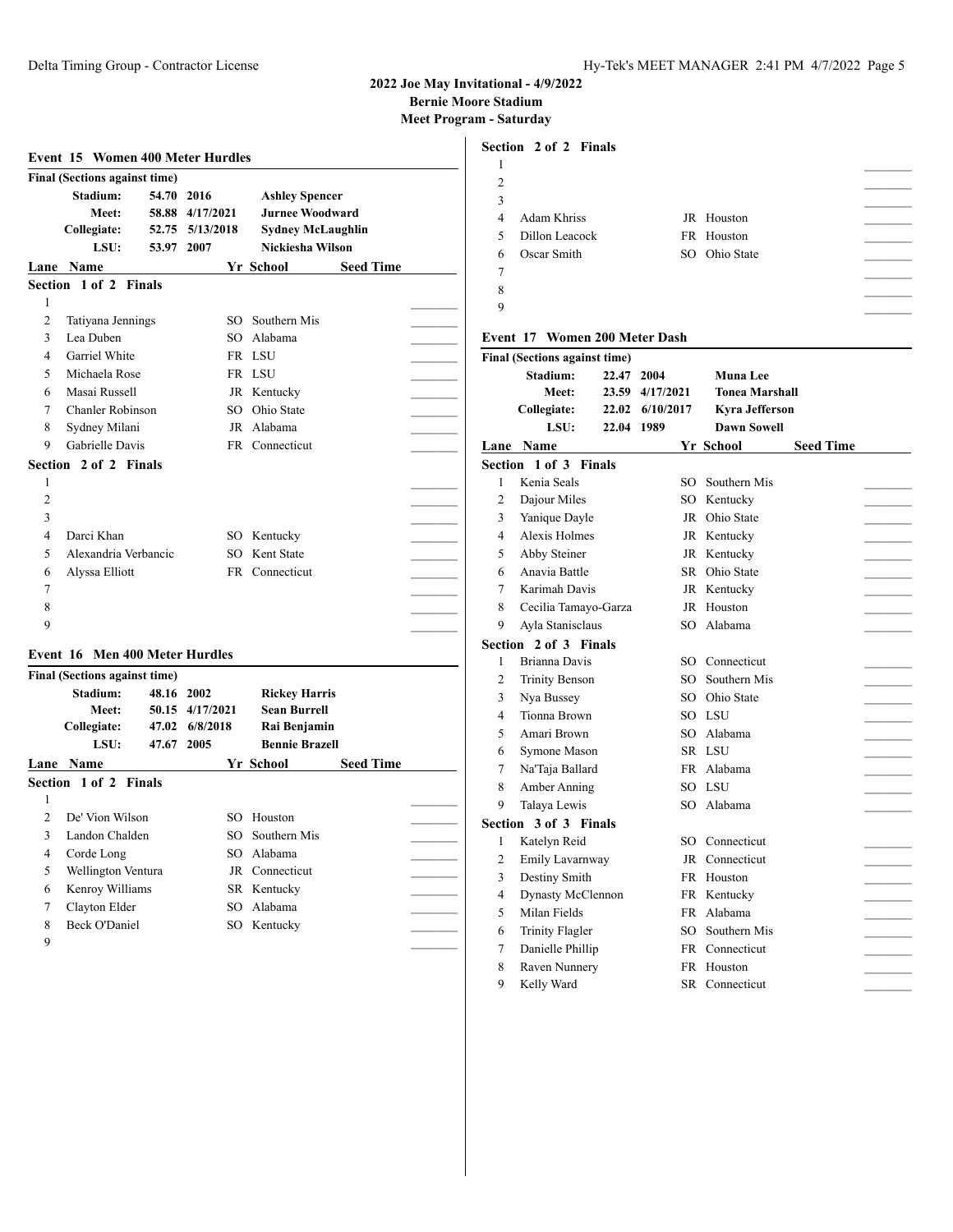**Bernie Moore Stadium**

**Meet Program - Saturday**

|                | Event 18 Men 200 Meter Dash          |            |                 |                       |                  |
|----------------|--------------------------------------|------------|-----------------|-----------------------|------------------|
|                | <b>Final (Sections against time)</b> |            |                 |                       |                  |
|                | Stadium:                             | 19.98 2002 |                 | <b>Justin Gatlin</b>  |                  |
|                | Meet:                                |            | 20.36 4/17/2021 | <b>Noah Williams</b>  |                  |
|                | <b>Collegiate:</b>                   |            | 19.69 5/25/2007 | <b>Walter Dix</b>     |                  |
|                | LSU:                                 | 19.63 2006 |                 | <b>Xavier Carter</b>  |                  |
|                | Lane Name                            |            |                 | Yr School             | <b>Seed Time</b> |
|                | Section 1 of 5 Finals                |            |                 |                       |                  |
| 1              | <b>Josh Thomas</b>                   |            | FR -            | Alabama               |                  |
| 2              | Evan Nafe                            |            |                 | JR Northwestern       |                  |
| 3              | <b>Bismark Boateng</b>               |            |                 | Tiger Olympi          |                  |
| $\overline{4}$ | Kennedy Lightner                     |            |                 | SO Kentucky           |                  |
| 5              | Christian Coleman                    |            |                 | Nike                  |                  |
| 6              | Shaun Maswanganyi                    |            |                 | SO Houston            |                  |
| 7              | <b>Tarsis Orogot</b>                 |            |                 | FR Alabama            |                  |
| 8              | Vernon Norwood                       |            |                 | Tiger Olympi          |                  |
| 9              | Eric Harrison                        |            |                 | SR Ohio State         |                  |
|                | Section 2 of 5 Finals                |            |                 |                       |                  |
| 1              | <b>Trenton McDonald</b>              |            |                 | SR Houston            |                  |
| $\overline{c}$ | Asa Hodrick                          |            |                 | SR Kent State         |                  |
| 3              | <b>Mason Phillips</b>                |            |                 | SR Alabama            |                  |
| 4              | Da'Marcus Fleming                    |            |                 | SO LSU                |                  |
| 5              | Tai Brown                            |            |                 | JR Kentucky           |                  |
| 6              | Dorian Camel                         |            |                 | JR LSU                |                  |
| 7              | <b>Tyler Terry</b>                   |            |                 | Tiger Olympi          |                  |
| 8              | Nicholas Alexander                   |            |                 | SR Houston            |                  |
| 9              | Rodney Heath Jr.                     |            |                 | FR Kentucky           |                  |
|                | Section 3 of 5 Finals                |            |                 |                       |                  |
| 1              | Alec Williams                        |            | SO              | Houston               |                  |
| 2              | Elijah Miller                        |            |                 | SR Southern Mis       |                  |
| 3              | Noah Woodman                         |            |                 | <b>SR</b> Connecticut |                  |
| 4              | Myles Anders                         |            |                 | SR Kentucky           |                  |
| 5              | Simon Wulff                          |            |                 | FR Northwestern       |                  |
| 6              | Jahnoy Thompson                      |            |                 | Tiger Olympi          |                  |
| 7              | <b>Brian Faust</b>                   |            |                 | JR Kentucky           |                  |
| 8              | <b>Edward Sumler IV</b>              |            |                 | JR Houston            |                  |
| 9              | Dylan Swain                          |            |                 | SO Northwestern       |                  |
|                | Section 4 of 5 Finals                |            |                 |                       |                  |
| 1              | DJ Akindele                          |            | JR              | Houston               |                  |
| $\overline{c}$ | Markus Bagley                        |            | JR              | Connecticut           |                  |
| 3              | <b>Lamont Moss</b>                   |            | FR              | Southern Mis          |                  |
| $\overline{4}$ | Aaron Hackett                        |            |                 | JR Connecticut        |                  |
| 5              | Akanni Hislop                        |            |                 | Tiger Olympi          |                  |
| 6              | Lateef Birks Jr.                     |            |                 | JR Houston            |                  |
| 7              | Tre'Darius Carr                      |            |                 | SR Northwestern       |                  |
| 8              | Aaron Smith                          |            |                 | SO LSU                |                  |
| 9              | Conor Mahony                         |            |                 | SO Connecticut        |                  |
|                |                                      |            |                 |                       |                  |

### **Section 5 of 5 Finals**

| $\overline{c}$ |                    |                        |  |
|----------------|--------------------|------------------------|--|
| 3              |                    |                        |  |
| 4              | Brennon Williams   | FR Southern Mis        |  |
| 5              | Joshua White       | SO Houston             |  |
| 6              | Elijah Burton      | <b>JR</b> Southern Mis |  |
| 7              | <b>Tyler Moore</b> | FR Alabama             |  |
| 8              | Kentre Patterson   | SR Ohio State          |  |
| 9              |                    |                        |  |
|                |                    |                        |  |

### **Event 19 Women 3000 Meter Run**

| Final |                       |              |                    |                         |                  |  |
|-------|-----------------------|--------------|--------------------|-------------------------|------------------|--|
|       | Stadium:              | 8:53.07 1988 |                    | Vicki Huber             |                  |  |
|       | Meet:                 |              | 10:32.76 4/17/2021 | <b>Benadine Chelimo</b> |                  |  |
|       | Collegiate:           |              | 8:42.03 3/14/2009  | <b>Jenny Simpson</b>    |                  |  |
|       | LSU:                  | 9:47.53 2021 |                    | <b>Shelby Spoor</b>     |                  |  |
| Lane  | <b>Name</b>           |              |                    | Yr School               | <b>Seed Time</b> |  |
|       | Section 1 of 1 Finals |              |                    |                         |                  |  |
| 1     | Katelyn Cartwright    |              |                    | <b>IR</b> Southern Mis  |                  |  |
| 2     | Rebecca DeKay         |              | SO.                | Southern Mis            |                  |  |
| 3     | Sarah Parnell         |              | SO.                | Southern Mis            |                  |  |
| 4     | Gwyneth Hughes        |              |                    | FR LSU                  |                  |  |
| 5     | Carlin Beal           |              | SO.                | Southern Mis            |                  |  |
| 6     |                       |              |                    |                         |                  |  |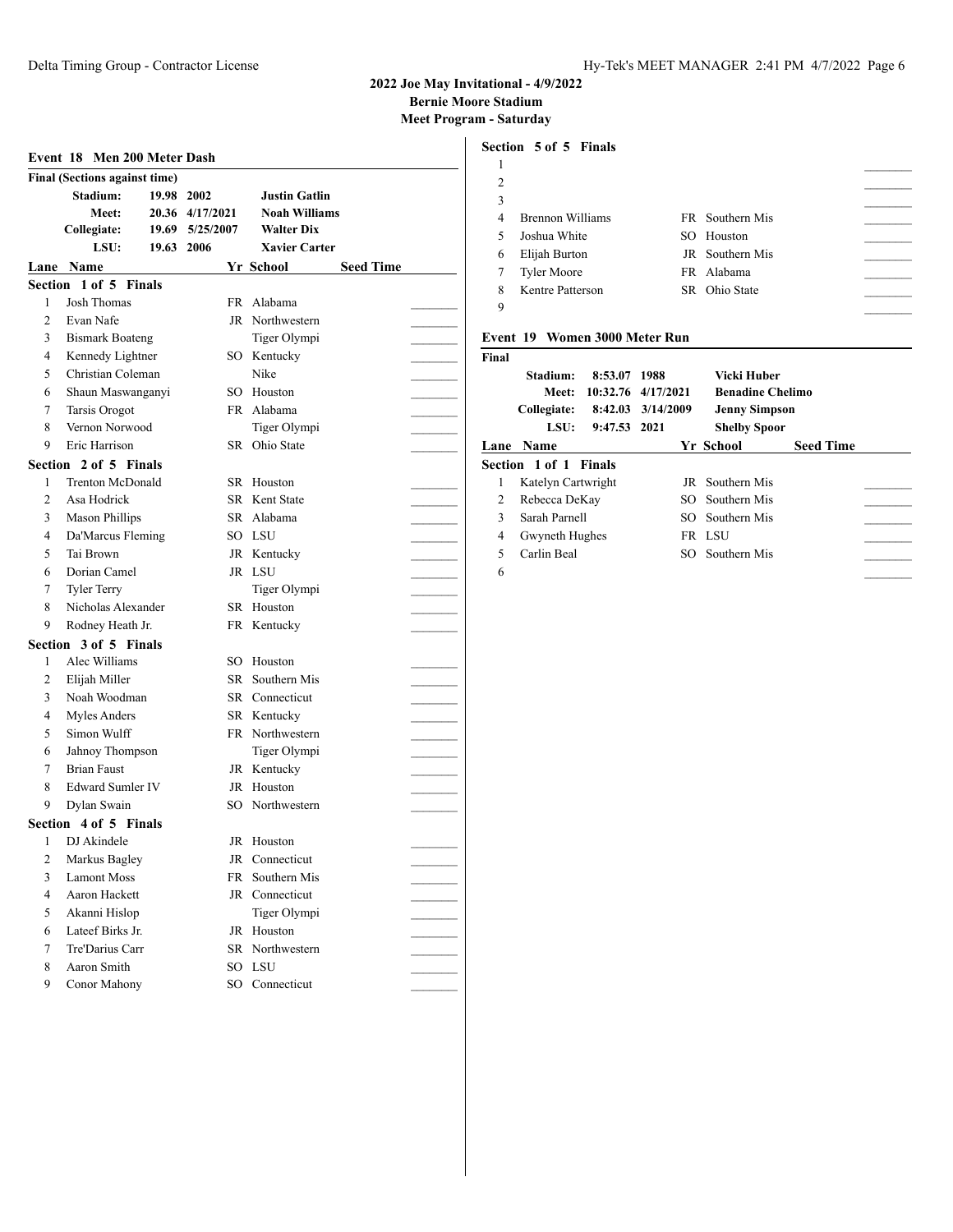## **2022 Joe May Invitation**

**Bernie Moore Sta** 

**Meet Program - Satura** 

|                | Event 21 Women 4x400 Meter Relay            |       |                                            |  |
|----------------|---------------------------------------------|-------|--------------------------------------------|--|
|                | <b>Final (Sections against time)</b>        |       |                                            |  |
|                | Stadium:<br>3:26.46 2002                    |       | <b>South Carolina</b>                      |  |
|                | Meet:<br>3:42.19 4/17/2021                  |       | LSU                                        |  |
|                | A Anning, M Young, L Phillips, H Carroll    |       |                                            |  |
|                | Collegiate:<br>3:22.34 6/12/2021            |       | <b>Texas A&amp;M</b>                       |  |
|                | T. Robinson-Jones, C. Young, J. Reed, A. Mu |       |                                            |  |
|                | LSU:<br>3:24.59 2012                        |       | LSU                                        |  |
|                | L. McDermott, R. Alexander, C. Tate, J. Day |       |                                            |  |
|                | Lane Team                                   | Relay | <b>Seed Time</b>                           |  |
|                | <b>Section 1 of 2 Finals</b>                |       |                                            |  |
| 1              |                                             |       |                                            |  |
| $\overline{c}$ | Kentucky                                    | B     |                                            |  |
|                | 1) Dynasty McClennon FR                     |       | 2) Darci Khan SO                           |  |
|                | 3) Annika Williams SO                       |       | 4) Shadajah Ballard SO                     |  |
| 3              | Ohio State                                  | A     |                                            |  |
|                | 1) Anavia Battle SR                         |       | 2) Alyssa Marsh JR                         |  |
|                | 3) Jaydan Wood JR                           |       | 4) Chanler Robinson SO                     |  |
|                | 5) Bryannia Murphy SO                       |       |                                            |  |
| 4              | <b>LSU</b>                                  | A     |                                            |  |
|                | 1) Favour Ofili SO                          |       | 2) Garriel White FR                        |  |
|                | 3) Michaela Rose FR                         |       | 4) Amber Anning SO                         |  |
| 5              | Kentucky                                    | А     |                                            |  |
|                | 1) Karimah Davis JR                         |       | 2) Dajour Miles SO                         |  |
| 6              | 3) Megan Moss SO<br>Alabama                 |       | 4) Alexis Holmes JR                        |  |
|                | 1) Amarachukwu Obi SO                       | A     |                                            |  |
|                | 3) Chanice Spicer FR                        |       | 2) Amari Brown SO<br>4) Na'Taja Ballard FR |  |
| 7              | Houston                                     | A     |                                            |  |
|                | 1) Zarie Dumas SO                           |       | 2) Iman Babineaux SO                       |  |
|                | 3) Aliyah Taylor SO                         |       | 4) Cecilia Tamayo-Garza JR                 |  |
| 8              | Alabama                                     | B     |                                            |  |
|                | 1) Victoya Smith FR                         |       | 2) Sydney Milani JR                        |  |
|                | 3) Lea Duben SO                             |       | 4) Maddie O'Neill FR                       |  |
| 9              |                                             |       |                                            |  |
|                | <b>Section 2 of 2 Finals</b>                |       |                                            |  |
| 1              |                                             |       |                                            |  |
| 2              |                                             |       |                                            |  |
| 3              |                                             |       |                                            |  |
| 4              | Kent State                                  | A     |                                            |  |
|                | 1) Alexandria Verbancic SO                  |       | 2) Benja Duff SR                           |  |
|                | 3) Mi'Angel Daniels SR                      |       | 4) Ruby Greenwood SR                       |  |
|                | 5) Rakyia Addo FR                           |       |                                            |  |
| 5              | LSU                                         | В     |                                            |  |
|                | 1) Michaela Rose FR                         |       | 2) Leah Phillips SO                        |  |
|                | 3) Katy-Ann McDonald JR                     |       | 4) Symone Mason SR                         |  |
| 6              | Connecticut                                 | А     |                                            |  |
|                | 1) Raquel Rosa FR                           |       | 2) Sophia Castronovo JR                    |  |
| 7              | 3) Emily Lavarnway JR<br>Southern Mis       | А     | 4) Alyssa Elliott FR                       |  |
|                | 1) Trinity Benson SO                        |       | 2) Taylor Harris SR                        |  |
|                | 3) Trinity Flagler SO                       |       | 4) Smilla Kolbe FR                         |  |
| 8              |                                             |       |                                            |  |

|                | Final (Sections against time)<br>Stadium:<br>3:00.38 2016 |       | LSU                                    |
|----------------|-----------------------------------------------------------|-------|----------------------------------------|
|                | Meet:<br>3:10.25 4/17/2021                                |       | LSU                                    |
|                | D Camel, T Terry, D Peebles, S Burrell                    |       |                                        |
|                | Collegiate:<br>2:59.00 6/8/2018                           |       | So. California                         |
|                | R. Morgan, R. Benjamin, Z. Shinnick, M. Norman            |       |                                        |
|                | 2:59.59 2005<br>LSU:                                      |       | LSU                                    |
|                | R. Darder, K. Willie, B. Brazell, X. Carter               |       |                                        |
|                | Lane Team                                                 | Relay | <b>Seed Time</b>                       |
|                | Section 1 of 2 Finals                                     |       |                                        |
| 1              |                                                           |       |                                        |
| $\overline{c}$ | Northwestern                                              | А     |                                        |
|                | 1) Junior Charles SR                                      |       | 2) Destine Scott JR                    |
|                | 3) Galen Loyd FR                                          |       | 4) Ebenezer Aggrey SO                  |
| 3              | Ohio State                                                | А     |                                        |
|                | 1) Donnie James JR                                        |       | 2) Armani Modeste SO                   |
|                | 3) Zidane Brown FR                                        |       | 4) Tyler Johnson SR                    |
| 4              | Tiger Olympi                                              | А     |                                        |
|                | 1) Vernon Norwood 0                                       |       | 2) Tyler Terry 0                       |
|                | 3) Jahnoy Thompson 0                                      |       | 4) Akanni Hislop 0                     |
| 5              | Kentucky                                                  | А     |                                        |
|                | 1) Dwight St Hillaire SR                                  |       | 2) Lance Lang SO                       |
| 6              | 3) Kennedy Lightner SO<br>Alabama                         |       | 4) Brian Faust JR                      |
|                |                                                           | А     |                                        |
|                | 1) Gabriel Serrano JR<br>3) Leander Forbes JR             |       | 2) Corde Long SO<br>4) Khaleb McRae SO |
| 7              | Houston                                                   | А     |                                        |
|                | 1) Quivell Jordan SR                                      |       | 2) Tyrell Valentine SR                 |
|                | 3) Trey Johnson JR                                        |       | 4) Jordan Booker JR                    |
|                | 5) Antonio Ruiz SR                                        |       | 6) De' Vion Wilson SO                  |
|                | 7) Adam Mason FR                                          |       |                                        |
| 8              | Connecticut                                               | А     |                                        |
|                | 1) Noah Woodman SR                                        |       | 2) Markus Bagley JR                    |
|                | 3) Jordan Torney SR                                       |       | 4) Wellington Ventura JR               |
| 9              | Alabama                                                   | B     |                                        |
|                | 1) Mason Phillips SR                                      |       | 2) Antonio Crisco FR                   |
|                | 3) Grover Winston SO                                      |       | 4) Jonathan Martin SO                  |
|                | 5) Clayton Elder SO                                       |       |                                        |

 $9$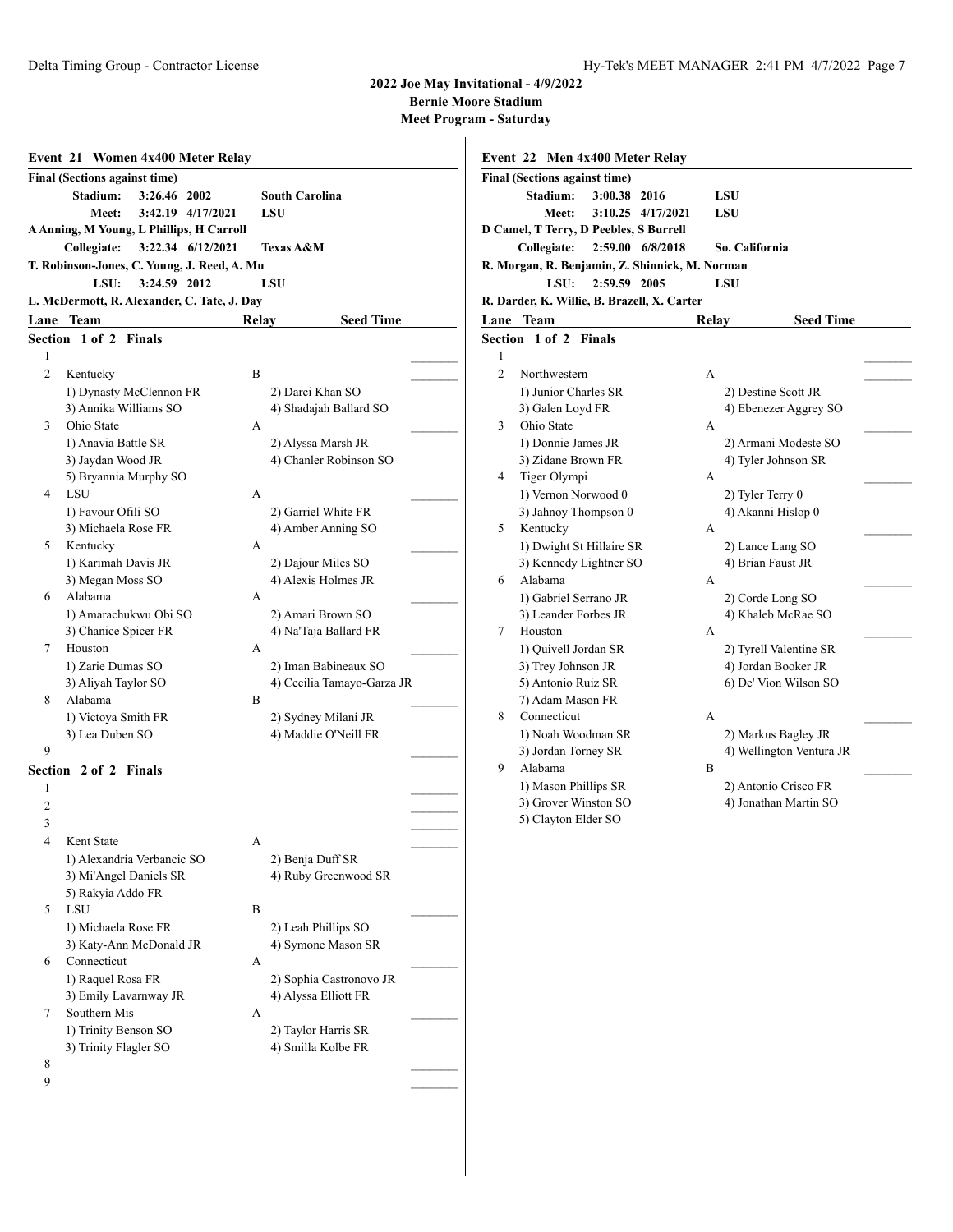**Bernie Moore Stadium**

|                  |                                           | Section 2 of 2 Finals(Event 22 Men 4x400 Meter Relay) |                          |                  | <b>Event 23 Men Discus Throw</b>                              |                  |                          |                  |  |
|------------------|-------------------------------------------|-------------------------------------------------------|--------------------------|------------------|---------------------------------------------------------------|------------------|--------------------------|------------------|--|
| $\overline{2}$   |                                           |                                                       |                          | <b>West Cage</b> |                                                               |                  |                          |                  |  |
| 3                |                                           |                                                       |                          |                  | Top 9 advance to Final                                        |                  |                          |                  |  |
| $\overline{4}$   | Connecticut                               | B                                                     |                          |                  | Stadium:                                                      | 210-04 2017      | <b>Brian WIlliams</b>    |                  |  |
|                  | 1) Mahamed Sharif SO                      |                                                       | 2) Marzio Mastroianni SO |                  | Meet:                                                         | 173-01 4/17/2021 | <b>Francois Prinsloo</b> |                  |  |
|                  | 3) Joseph Pearl JR                        | 4) Stephen Sutton SO                                  |                          |                  | Collegiate:                                                   | 222-00 5/29/2004 | <b>Hannes Hopley</b>     |                  |  |
| 5                | Kentucky                                  | B                                                     |                          |                  | LSU:                                                          | 213-05 2015      | <b>Rodney Brown</b>      |                  |  |
|                  |                                           | 2) Beck O'Daniel SO                                   |                          | Pos              | Name                                                          |                  | Yr School                | <b>Seed Mark</b> |  |
|                  | 1) Kenroy Williams SR                     |                                                       |                          |                  | Flight 1 of 1 Finals                                          |                  |                          |                  |  |
|                  | 3) Myles Anders SR<br>Kent State          |                                                       | 4) Rodney Heath Jr. FR   |                  | Fred Moudani                                                  |                  | SO Southern Mis          |                  |  |
| 6                |                                           | A                                                     |                          | $\overline{2}$   | Jevan Parara                                                  | FR               |                          |                  |  |
|                  | 1) Asa Hodrick SR                         | 2) Quintin Cooks SO                                   |                          |                  |                                                               |                  | Unattached               |                  |  |
|                  | 3) Shakorie Davis II SR                   |                                                       | 4) Jonathan Solomon JR   | 3                | John Meyer                                                    |                  | SO LSU                   |                  |  |
|                  | 5) Jaheim Jones JR                        |                                                       |                          | $\overline{4}$   | Lusekelo Mwamukonda                                           |                  | SO Houston               |                  |  |
| 7                |                                           |                                                       |                          | 5                | Joe Wager                                                     | SO.              | Southern Mis             |                  |  |
| 8                |                                           |                                                       |                          | 6                | Jeffrey Neuhaus                                               |                  | FR Kent State            |                  |  |
| 9                |                                           |                                                       |                          | $\overline{7}$   | Jake Wickey                                                   |                  | SR Kent State            |                  |  |
|                  | <b>Event 25 Women Discus Throw</b>        |                                                       |                          | 8                | Josh Sobota                                                   |                  | JR Kentucky              |                  |  |
| <b>West Cage</b> |                                           |                                                       |                          |                  | <b>Event 34 Men Pole Vault</b>                                |                  |                          |                  |  |
|                  | Top 9 advance to Final                    |                                                       |                          |                  | <b>Starting Height - 4.81 (15-9.25)</b>                       |                  |                          |                  |  |
|                  | Stadium:<br>204-04 1983                   | <b>Meg Richie</b>                                     |                          |                  | Progressions - 4.81 (15-9.25), 4.96 (16-3.25), 5.11 (16-9.25) |                  |                          |                  |  |
|                  | Meet:                                     | 169-05 4/17/2021<br><b>Nora Monie</b>                 |                          |                  | 5.26 (17-3), 5.41 (17-9), 5.51 (18-1), 5.56 (18-2.75) (5cm)   |                  |                          |                  |  |
|                  | Collegiate:                               | 221-05 4/26/1981<br><b>Meg Richie</b>                 |                          |                  | Stadium: 19-05.50 2018                                        |                  | <b>Mondo Duplantis</b>   |                  |  |
|                  | LSU:<br>194-04 1994                       | <b>Danvel Mitchell</b>                                |                          |                  | Meet:                                                         | 17-05 4/17/2021  | <b>Christyan Sampy</b>   |                  |  |
|                  |                                           |                                                       |                          |                  |                                                               |                  |                          |                  |  |
| Pos              | Name                                      | Yr School                                             | <b>Seed Mark</b>         |                  | Collegiate: 19-08.25 5/11/2019                                |                  | <b>Mondo Duplantis</b>   |                  |  |
|                  |                                           |                                                       |                          |                  | LSU: 18-08.75 2000                                            |                  | <b>Russ Buller</b>       |                  |  |
|                  | Flight 1 of 1 Finals<br><b>Emily Alty</b> | FR Connecticut                                        |                          |                  |                                                               |                  |                          |                  |  |
| 2                | Alexis Morris                             | Southern Mis<br>SO.                                   |                          | Pos              | Name                                                          |                  | Yr School                | <b>Seed Mark</b> |  |
| 3                |                                           | FR Houston                                            |                          |                  | Flight 1 of 1 Finals                                          |                  |                          |                  |  |
|                  | Daisy Monie                               |                                                       |                          |                  | Patrick Oatman                                                |                  | FR Connecticut           |                  |  |
| $\overline{4}$   | Isabella Simonelli                        | SO.<br>Southern Mis                                   |                          | 2                | Cross Derriso                                                 |                  | FR Alabama               |                  |  |
| 5                | Aliesha Shaw                              | FR Kent State                                         |                          | 3                | Lukas Van Der Watt                                            |                  | SR Kent State            |                  |  |
| 6                | Nu'uausala Tuilefano                      | JR Houston                                            |                          | $\overline{4}$   | Dalton Shepler                                                |                  | FR Kentucky              |                  |  |
| 7                | Hailey Pollard                            | JR Houston                                            |                          | 5                | Joseph Jardine                                                |                  | JR Kentucky              |                  |  |
| 8                | Ryan Pickering                            | JR Houston                                            |                          | 6                | Tyler Hrbek                                                   |                  | JR Connecticut           |                  |  |
| 9                | Molly Leppelmeier                         | SR Kentucky                                           |                          | 7                | Louis Martinez                                                |                  | FR Alabama               |                  |  |
| 10               | Areti Filipidou                           | FR Kentucky                                           |                          | 8                | Kristian Kneffler                                             |                  | SO Kent State            |                  |  |
| 11               | Amber Hart                                | SR LSU                                                |                          | 9                | Ben Percefull                                                 |                  | SR Houston               |                  |  |
| 12               | Grace Tennant                             | SR Kent State                                         |                          | 10               | Travis Snyder                                                 |                  | JR Connecticut           |                  |  |
| 13               | Gabrielle Bailey                          | SR Kent State                                         |                          | 11               | Antonio Ruiz                                                  |                  | SR Houston               |                  |  |
|                  |                                           |                                                       |                          | 12               | <b>Matthew Peare</b>                                          |                  | SR Kentucky              |                  |  |
|                  |                                           |                                                       |                          | 13               |                                                               |                  | SO Houston               |                  |  |
|                  |                                           |                                                       |                          | 14               | Christyan Sampy<br>Keaton Daniel                              |                  | SO Kentucky              |                  |  |
|                  |                                           |                                                       |                          |                  |                                                               |                  |                          |                  |  |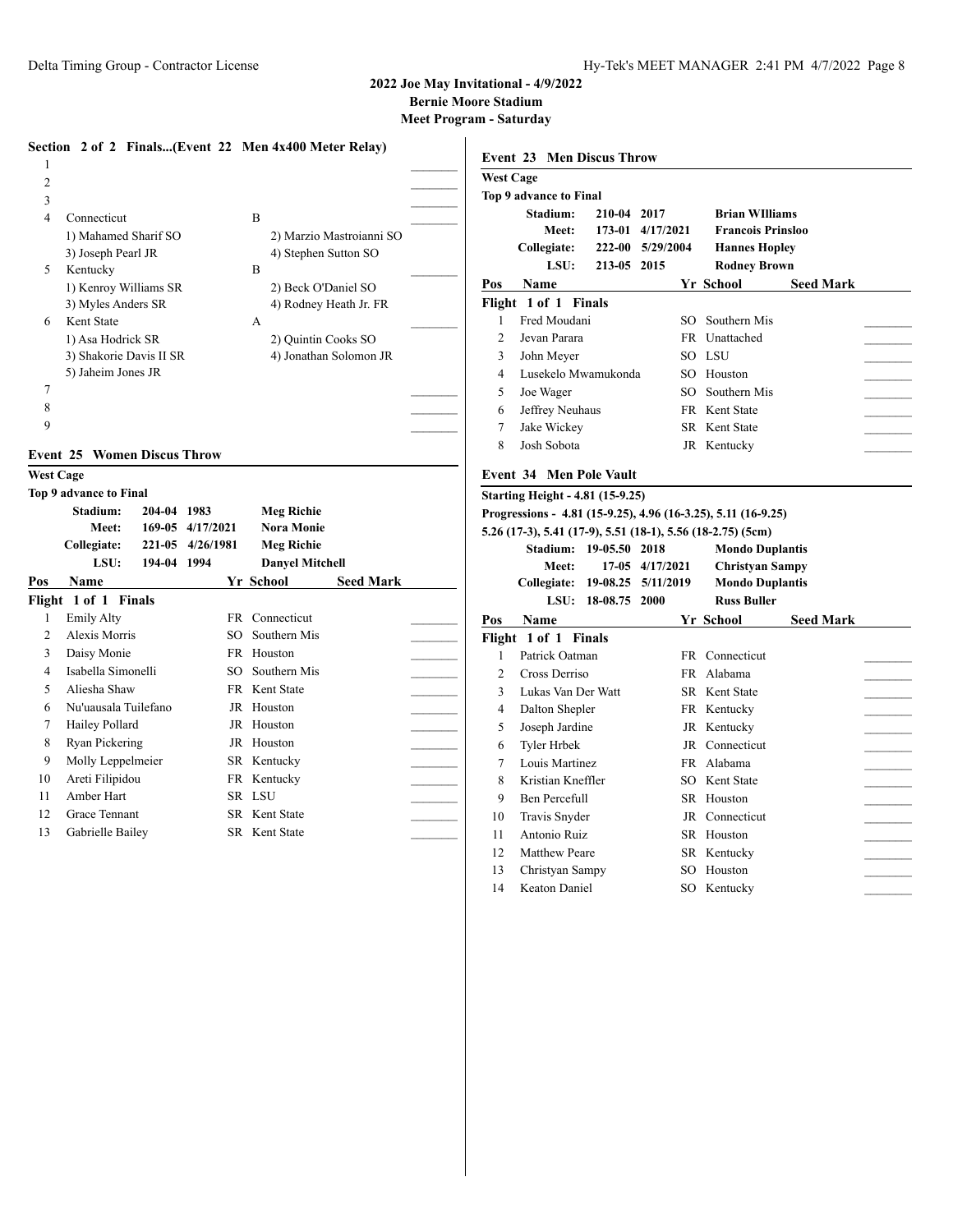**Bernie Moore Stadium**

|                      | Event 28 Men High Jump                            |               |                   |                          |                                  |
|----------------------|---------------------------------------------------|---------------|-------------------|--------------------------|----------------------------------|
|                      | <b>Starting Height - 1.96</b>                     |               |                   |                          |                                  |
|                      | Progressions - 1.96, 2.01, 2.06, 2.11, 2.15, 2.19 |               |                   |                          |                                  |
| $2.22(3 \text{ cm})$ |                                                   |               |                   |                          |                                  |
|                      | Stadium:                                          | 7-05.75 1987  |                   | <b>Tom Smith</b>         |                                  |
|                      | Stadium:                                          | 7-05.75 1987  |                   |                          | <b>Dothel Edwards, Troy Kemp</b> |
|                      | Meet:                                             |               | 6-09 4/17/2021    | <b>Ronald Henderson</b>  |                                  |
|                      | Collegiate:                                       |               | 7-09.75 6/3/1989  | <b>Hollis Conway</b>     |                                  |
|                      | LSU:                                              | 7-08.75 2021  |                   | <b>JuVaughn Harrison</b> |                                  |
| Pos                  | <b>Name</b>                                       |               |                   | Yr School                | <b>Seed Mark</b>                 |
|                      | Flight 1 of 1 Finals                              |               |                   |                          |                                  |
| 1                    | Jack McElligott                                   |               |                   | JR Kent State            |                                  |
| 2                    | Benjamin Grosse                                   |               | SR                | Connecticut              |                                  |
| 3                    | Ronnie Rounds                                     |               |                   | JR LSU                   |                                  |
| $\overline{4}$       | Daniel Claxton                                    |               |                   | <b>SR</b> Connecticut    |                                  |
| 5                    | Rahman Minor                                      |               |                   | SR Kentucky              |                                  |
|                      | Corvell Todd                                      |               |                   |                          |                                  |
| 6                    |                                                   |               |                   | JR Southern Mis          |                                  |
|                      | <b>Event 38 Men Hammer Throw</b>                  |               |                   |                          |                                  |
| <b>West Cage</b>     |                                                   |               |                   |                          |                                  |
|                      | Top 9 advance to Final                            |               |                   |                          |                                  |
|                      | Stadium:                                          | 253-08 2002   |                   | <b>Andreas Haklits</b>   |                                  |
|                      | <b>Meet:</b>                                      |               | 204-00 4/17/2021  | <b>Miles Marhofer</b>    |                                  |
|                      | Collegiate:                                       |               | 268-10 5/19/1995  | <b>Balazs Kiss</b>       |                                  |
|                      | LSU:                                              | 240-03 2018   |                   | <b>Jake Norris</b>       |                                  |
| Pos                  | <b>Name</b>                                       |               |                   | Yr School                | <b>Seed Mark</b>                 |
|                      | Flight 1 of 1 Finals                              |               |                   |                          |                                  |
| 1                    | Jevan Parara                                      |               |                   | FR Unattached            |                                  |
| 2                    | Johnny Howell                                     |               | SO.               | Houston                  |                                  |
| 3                    | Kaya Ludgood                                      |               | SO.               | Southern Mis             |                                  |
| 4                    | Michael Browning                                  |               |                   | SO Kentucky              |                                  |
| 5                    | Logan Coles                                       |               |                   | FR Kentucky              |                                  |
| 6                    | Miles Marhofer                                    |               |                   | SR Houston               |                                  |
| 7                    | Christopher Keegan                                |               |                   | <b>SR</b> Connecticut    |                                  |
| 8                    | Jake Wickey                                       |               |                   | SR Kent State            |                                  |
| 9                    | John Nerdal                                       |               |                   | Tiger Olympi             |                                  |
| 10                   | Jake Norris                                       |               |                   | SR LSU                   |                                  |
|                      |                                                   |               |                   |                          |                                  |
|                      | <b>Event 31 Men Shot Put</b>                      |               |                   |                          |                                  |
|                      | Top 9 advance to Final                            |               |                   |                          |                                  |
|                      | Stadium:                                          | 70-10.50 2002 |                   | <b>Janus Robberts</b>    |                                  |
|                      | <b>Meet:</b>                                      |               | 61-07 4/17/2021   | <b>Rickssen Opont</b>    |                                  |
|                      | Collegiate:                                       |               | 72-02.25 6/3/1995 | John Godina              |                                  |
|                      | LSU:                                              | 65-07 1982    |                   | Joe Maciejczyk           |                                  |
| Pos                  | Name                                              |               |                   | Yr School                | <b>Seed Mark</b>                 |
|                      | Flight 1 of 1 Finals                              |               |                   |                          |                                  |
| 1                    | Johnny Howell                                     |               | SO                | Houston                  |                                  |
|                      |                                                   |               |                   |                          |                                  |
| $\overline{2}$       | Mustafa Fall                                      |               |                   | JR Houston               |                                  |
| 3                    | Josh Sobota                                       |               |                   | JR Kentucky              |                                  |
| 4                    | John Meyer                                        |               |                   | SO LSU                   |                                  |
| 5                    | Andrew Liskowitz                                  |               |                   | Unattached               |                                  |

|                  | <b>Event 32 Women Hammer Throw</b>               |               |                          |                            |                  |  |
|------------------|--------------------------------------------------|---------------|--------------------------|----------------------------|------------------|--|
| <b>West Cage</b> |                                                  |               |                          |                            |                  |  |
|                  | <b>Top 9 advance to Final</b>                    |               |                          |                            |                  |  |
|                  | Stadium:                                         | 239-00 2018   |                          | <b>Gwendolyn Berry</b>     |                  |  |
|                  | Stadium:                                         |               | 239-00 4/6/2019          | <b>Janee Kassanavoid</b>   |                  |  |
|                  | <b>Meet:</b>                                     |               | 244-00 4/17/2021         | <b>Janee' Kassanavoid</b>  |                  |  |
|                  | <b>Collegiate:</b>                               |               | 247-09 6/10/2021         | <b>Camryn Rogers</b>       |                  |  |
|                  | LSU:                                             | 220-04 2021   |                          | <b>Emma Robbins</b>        |                  |  |
| Pos              | Name                                             |               |                          | Yr School                  | <b>Seed Mark</b> |  |
|                  | Flight 1 of 1 Finals                             |               |                          |                            |                  |  |
| 1                | Alexis Morris                                    |               | SO.                      | Southern Mis               |                  |  |
| 2                | Grace Luther                                     |               |                          | JR Kent State              |                  |  |
| 3                | Briana Wright                                    |               |                          | JR Kent State              |                  |  |
| 4                | Nu'uausala Tuilefano                             |               |                          | JR Houston                 |                  |  |
| 5                | Marissa Henley                                   |               |                          | JR Kent State              |                  |  |
| 6                | Jordan Speer                                     |               |                          | JR Southern Mis            |                  |  |
| 7                | Natalia Surdej                                   |               |                          | FR Connecticut             |                  |  |
| 8                | Isabella Simonelli                               |               |                          | SO Southern Mis            |                  |  |
| 9                | Mikyla Rodgers                                   |               |                          | JR Connecticut             |                  |  |
| 10               | Jade Gates                                       |               |                          | SR Kentucky                |                  |  |
| 11               | Priscilla Adejokun                               |               |                          | SR Houston                 |                  |  |
| 12               | Molly Leppelmeier                                |               |                          | SR Kentucky                |                  |  |
| 13               | Mikaila Martin                                   |               |                          | Unattached                 |                  |  |
|                  |                                                  |               |                          |                            |                  |  |
|                  | Event 30 Women Long Jump                         |               |                          |                            |                  |  |
|                  | Top 9 advance to Final<br>Stadium: 22-09.25 1987 |               |                          | <b>Sheila Echols</b>       |                  |  |
|                  |                                                  |               | Meet: 21-05.25 4/17/2021 | <b>Trina Malej</b>         |                  |  |
|                  | Collegiate: 23-05.25 3/25/2021                   |               |                          | <b>Tara Davis</b>          |                  |  |
|                  | LSU:                                             | 22-09.25 1987 |                          | <b>Sheila Echols</b>       |                  |  |
| Pos              | Name                                             |               |                          | Yr School                  | <b>Seed Mark</b> |  |
|                  | Flight 1 of 1 Finals                             |               |                          |                            |                  |  |
| 1                | Camille Kohtala                                  |               | SO                       | Alabama                    |                  |  |
| 2                | <b>Taylor Pannell</b>                            |               |                          | SO Connecticut             |                  |  |
| 3                | Jamie Kobus                                      |               |                          | SO Connecticut             |                  |  |
| 4                | Nadia Herring                                    |               |                          | FR Alabama                 |                  |  |
| 5                | Aysia Ward                                       |               |                          | SO Alabama                 |                  |  |
| 6                | Jasmine Barrow                                   |               |                          | SO Connecticut             |                  |  |
| 7                | Jayla Fields                                     |               |                          | JR Houston                 |                  |  |
|                  | Alexis Tilford-Rutherford                        |               |                          |                            |                  |  |
| 8<br>9           |                                                  |               | JR                       | FR Houston<br>Southern Mis |                  |  |
|                  | Ashlee Osaji                                     |               |                          |                            |                  |  |
| 10               | Emily Lavarnway<br>Annika Williams               |               |                          | JR Connecticut             |                  |  |
| 11               | Serena Bolden                                    |               |                          | SO Kentucky                |                  |  |
| 12               |                                                  |               |                          | SO LSU                     |                  |  |
| 13               | Destiny Lawrence                                 |               |                          | SO Houston                 |                  |  |
|                  |                                                  |               |                          |                            |                  |  |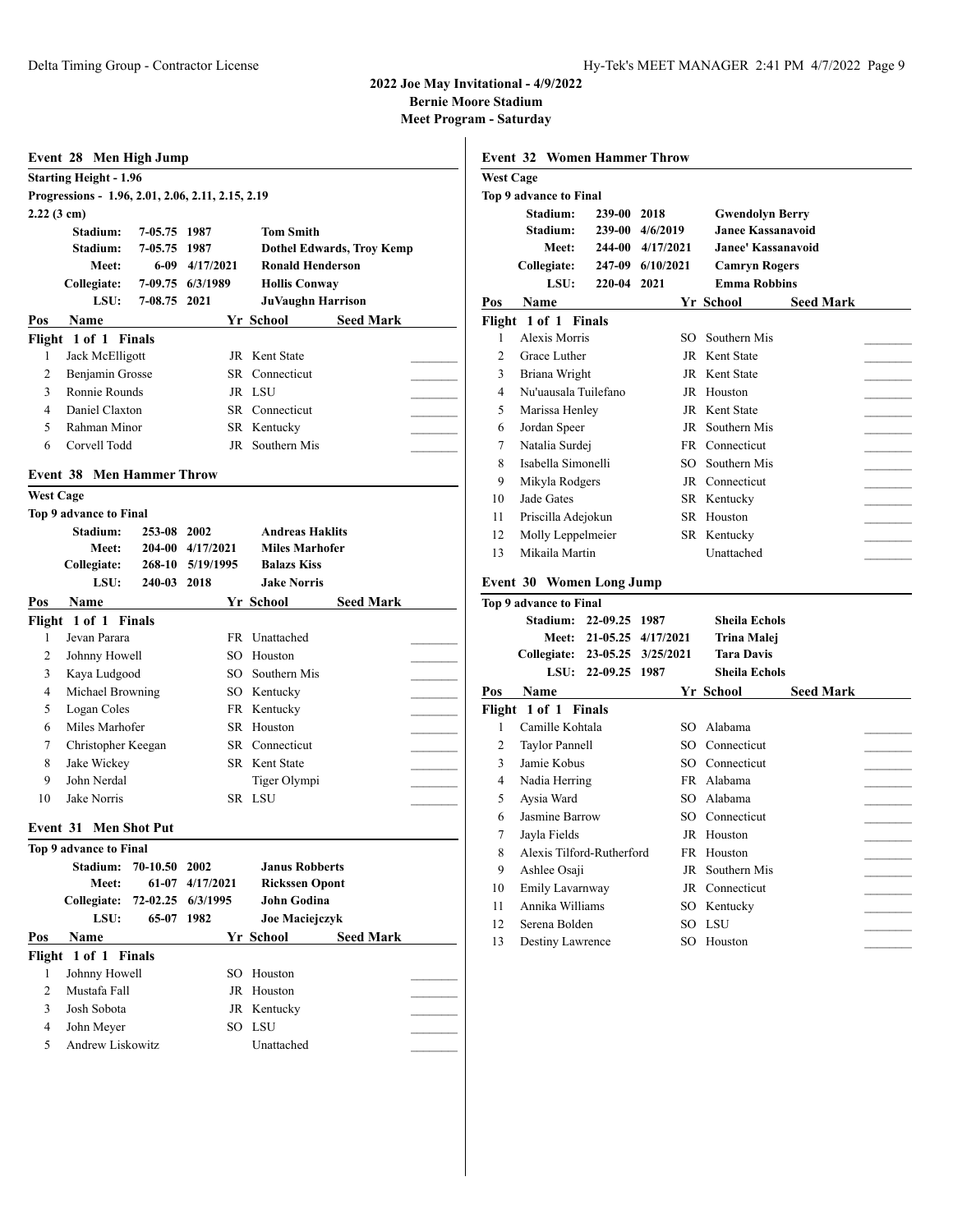**Bernie Moore Stadium**

|                | Event 29 Men Long Jump                             |                    |                   |                                                  |                                     |  |
|----------------|----------------------------------------------------|--------------------|-------------------|--------------------------------------------------|-------------------------------------|--|
|                | Top 9 advance to Final                             |                    |                   |                                                  |                                     |  |
|                | Stadium:                                           | 27-10.25           | 2000              | <b>Melvin Lister</b>                             |                                     |  |
|                | Meet:                                              |                    | 25-00 4/17/2021   | <b>Jarvis Gotch</b>                              |                                     |  |
|                | Collegiate:                                        | 28-08.25           | 4/2/1994          | <b>Erick Walder</b>                              |                                     |  |
|                | LSU:                                               | 27-09.50 2004      |                   |                                                  | John Moffitt, JuVaugh Harrison-2021 |  |
| Pos            | Name                                               |                    |                   | Yr School                                        | <b>Seed Mark</b>                    |  |
|                | Flight 1 of 1 Finals                               |                    |                   |                                                  |                                     |  |
| 1              | Del'Mario Hairston                                 |                    |                   | JR Kent State                                    |                                     |  |
| $\overline{c}$ | <b>Brian Phillips</b>                              |                    |                   | JR Kent State                                    |                                     |  |
| 3              | Julian Collins                                     |                    |                   | FR Alabama                                       |                                     |  |
| 4              | Ji'eem Bullock                                     |                    |                   | SO LSU                                           |                                     |  |
| 5              | <b>Richmond Kwaateng</b>                           |                    |                   | SO Connecticut                                   |                                     |  |
| 6              | Robbie Springfield                                 |                    |                   | JR Kentucky                                      |                                     |  |
| 7              | Benjamin Okafor                                    |                    |                   | JR Houston                                       |                                     |  |
| 8              | Joseph Oreva-Edafiadhe                             |                    |                   | Carson-Newman U                                  |                                     |  |
| 9              | Rayvon Grey                                        |                    |                   | Tiger Olympi                                     |                                     |  |
|                |                                                    |                    |                   |                                                  |                                     |  |
|                | Event 33 Women High Jump                           |                    |                   |                                                  |                                     |  |
|                | <b>Starting Height - 1.60</b>                      |                    |                   |                                                  |                                     |  |
|                | Progressions - 1.60, 1.65, 1.70, 1.75, 1.76, 1.79, |                    |                   |                                                  |                                     |  |
|                | $1.83, 1.86$ (3 cm)                                |                    |                   |                                                  |                                     |  |
|                | Stadium:                                           |                    | 6-02 1987         | <b>Mazel Thomas</b>                              |                                     |  |
|                | Stadium:<br>Meet:                                  | $6 - 02$<br>$5-10$ | 4/17/2021         | <b>Camille Jampolsky</b><br><b>Lauren Clarke</b> |                                     |  |
|                | Collegiate:                                        |                    | 6-06.25 5/11/2013 |                                                  |                                     |  |
|                | LSU:                                               | 6-02.25 1994       |                   | <b>Brigetta Barrett</b>                          |                                     |  |
|                |                                                    |                    |                   | Gai Kapernick                                    |                                     |  |
| Pos            | Name                                               |                    |                   | Yr School                                        | <b>Seed Mark</b>                    |  |
| 1              | Flight 1 of 1 Finals<br><b>Taylor Pannell</b>      |                    |                   | SO Connecticut                                   |                                     |  |
| 2              | Emma Engelhardt                                    |                    |                   | SO LSU                                           |                                     |  |
| 3              | Janique Burgher                                    |                    |                   | SO Southern Mis                                  |                                     |  |
| $\overline{4}$ | Lillie Franks                                      |                    |                   | JR Kent State                                    |                                     |  |
| 5              | Kelly Ward                                         |                    |                   | SR Connecticut                                   |                                     |  |
| 6              | Patricia Mroczkowski                               |                    |                   | SO Connecticut                                   |                                     |  |
| 7              | Morgan Smalls                                      |                    |                   | SO LSU                                           |                                     |  |
|                |                                                    |                    |                   |                                                  |                                     |  |
|                |                                                    |                    |                   |                                                  |                                     |  |
| 8<br>9         | Nyagoa Bayak<br>Abigail O'Donoghue                 |                    |                   | SO LSU<br>SR LSU                                 |                                     |  |

|     | Top 9 advance to Final     |          |                    |                       |                  |
|-----|----------------------------|----------|--------------------|-----------------------|------------------|
|     | Stadium:                   | 64-00.25 | 2018               | <b>Raven Saunders</b> |                  |
|     | Meet:                      |          | 54-01.25 4/17/2021 | Nu'uausala Tuilefano  |                  |
|     | Collegiate:                |          | 63-10.25 4/28/2018 | <b>Maggie Ewen</b>    |                  |
|     | LSU:                       | 60-08    | 2015               | <b>Tori Bliss</b>     |                  |
| Pos | Name                       |          |                    | Yr School             | <b>Seed Mark</b> |
|     | Flight 1 of 1 Finals       |          |                    |                       |                  |
| 1   | Annika Williams            |          | SO.                | Kentucky              |                  |
| 2   | Brynn Madonna              |          | FR -               | Connecticut           |                  |
| 3   | Meghan Daly                |          |                    | JR Kent State         |                  |
| 4   | Leah Moore                 |          |                    | FR Kentucky           |                  |
| 5   | Aliesha Shaw               |          | FR                 | Kent State            |                  |
| 6   | Daisy Monie                |          | FR.                | Houston               |                  |
| 7   | Hailey Pollard             |          | JR.                | Houston               |                  |
| 8   | Priscilla Adejokun         |          |                    | SR Houston            |                  |
| 9   | Amber Hart                 |          |                    | SR LSU                |                  |
| 10  | Grace Tennant              |          |                    | <b>SR</b> Kent State  |                  |
| 11  | Nu'uausala Tuilefano       |          |                    | JR Houston            |                  |
| 12  | Gabrielle Bailey           |          |                    | SR Kent State         |                  |
|     | Event 26 Men Javelin Throw |          |                    |                       |                  |
|     | <b>West Runway</b>         |          |                    |                       |                  |
|     | Top 9 advance to Final     |          |                    |                       |                  |

|                | Top 9 advance to Final |             |                  |                       |                  |  |
|----------------|------------------------|-------------|------------------|-----------------------|------------------|--|
|                | Stadium:               | 264-05 1998 |                  | <b>Andreas Linden</b> |                  |  |
|                | Meet:                  |             | 211-00 4/17/2021 | <b>Henry Terral</b>   |                  |  |
|                | Collegiate:            |             | 292-04 3/24/1990 | <b>Patrik Boden</b>   |                  |  |
|                | LSU:                   | 235-09 2022 |                  | <b>Tzuriel Pedigo</b> |                  |  |
| Pos            | <b>Name</b>            |             |                  | Yr School             | <b>Seed Mark</b> |  |
|                | Flight 1 of 1 Finals   |             |                  |                       |                  |  |
| 1              | Tyler Pridgen          |             | SO.              | Southern Mis          |                  |  |
| 2              | <b>Bradley Heck</b>    |             |                  | SR Kent State         |                  |  |
| 3              | Joseph Venables        |             |                  | SO Connecticut        |                  |  |
| $\overline{4}$ | Tanner Jameson         |             |                  | SO Connecticut        |                  |  |
| 5              | Scott Benco            |             |                  | JR Kent State         |                  |  |
| 6              | Eli Gaughan            |             |                  | JR LSU                |                  |  |
| 7              | Tzuriel Pedigo         |             |                  | SO LSU                |                  |  |
|                |                        |             |                  |                       |                  |  |